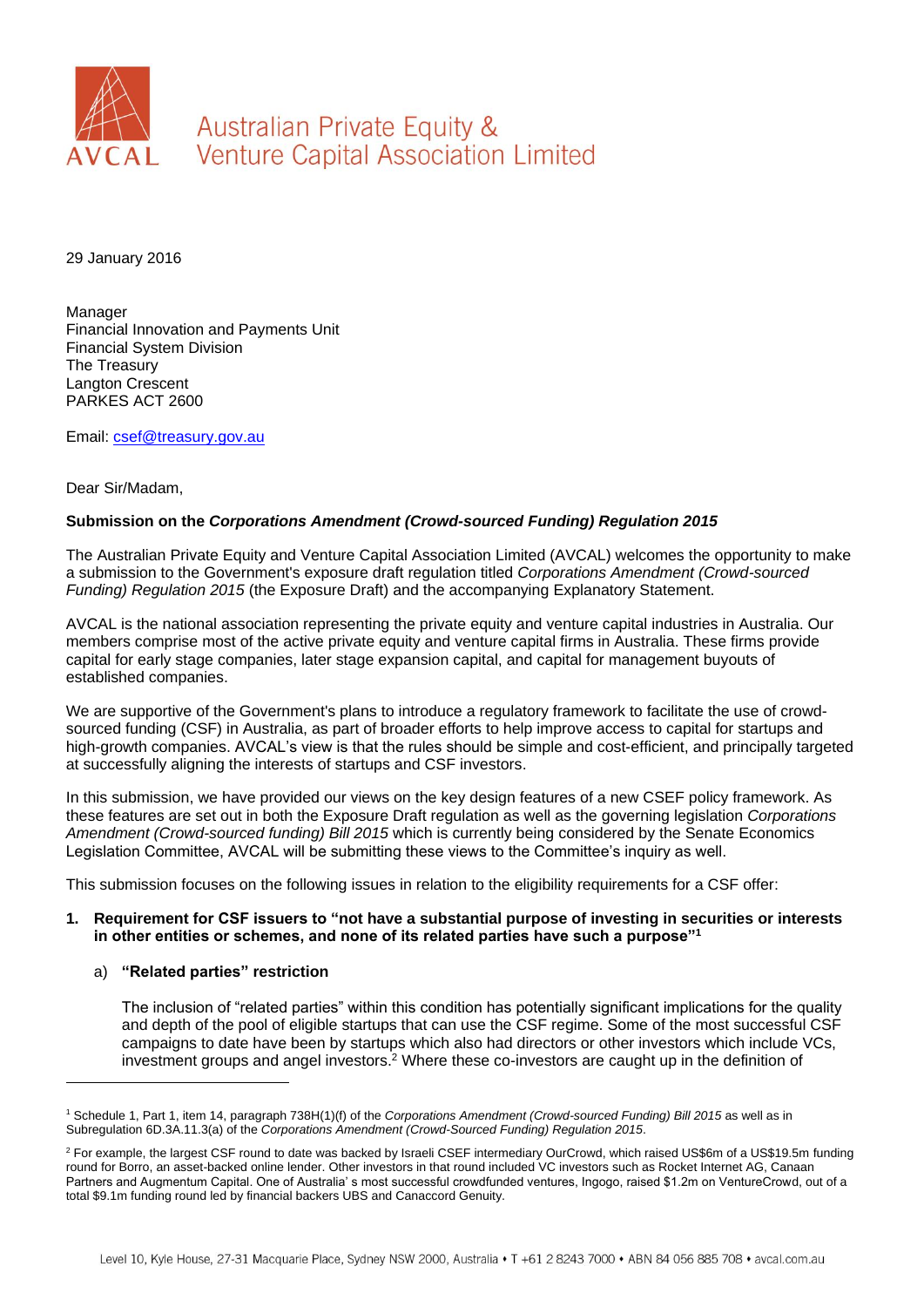"related parties", this may disallow many of the most promising startups from accessing CSF, resulting in a reduction in the overall quality and depth in the pool of eligible companies.

AVCAL strongly recommends that the drafting of the regulation in relation to "related parties" should be reviewed given the potential unintended implications of excluding promising startups from the CSF pool.

#### b) **Exclusion of investment companies from crowdfunding**

The proposed framework disallows investment companies or funds from crowdfunding. While AVCAL generally agrees with this restriction, it is unclear why funds should be excluded from using the CSF regime where they invest solely in businesses that are eligible to use the CSF regime themselves.<sup>3</sup> Allowing such early stage funds to access the "crowd" would support the policy goals of the CSF framework and open up greater opportunities for retail investors to achieve greater diversification of their CSF interests.

As highlighted in previous AVCAL submissions, there are benefits arising from allowing pooled funds that invest in a portfolio of startups to crowdfund, i.e. to "crowdfund a fund". This would allow non-professional investors the opportunity to access via CSF platforms a professionally curated, diversified portfolio of investments for a relatively small initial outlay. Such opportunities can be particularly valuable in early stage investing where access to expertise, information and diversification are highly desirable for successful investment in novel, high-risk ventures.

It would also be consistent with the policy objective of the CSF framework "*to provide finance for innovative business ideas and additional investment opportunities for retail investors*". 4

It should be noted that companies that engage in investment activity as a core part of their business models have successfully crowdfunded in the past, and allowing this under the CSF framework would help facilitate innovation and broaden the range of CSF investment opportunities for retail investors. For example, some of the most successful CSF platforms operate on a curated basis, where the platform (or a related party) selects potential offerors on a competitive basis, and takes a minority stake in the startups accepted for listing on the platform. At the same time, the crowdfunding platform itself may be a startup that wants to raise capital on its own platform. In such situations, the requirement above may disallow that platform from being able to either raise money through CSF or execute its business model.

AVCAL recommends that the requirement that the offeror should "*not have a substantial purpose of investing in securities or interests in other entities or schemes, and none of its related parties have such a purpose*" be amended to allow investment companies or funds that invest solely in CSF-eligible companies to be able to access the CSF regime.

l

<sup>3</sup> Although the Corporations and Markets Advisory Committee's 2014 report "*Crowd sourced equity funding*" recommended against allowing "complex institutions" such as investment institutions to crowdfund, it did so on the basis that these arrangements had "the capacity to seek funds from the public through the processes under Chapter 6D (Fundraising) of the Corporations Act". However it should be noted that earlystage funds face similar problems to startups in accessing public funds, hence their ability to access the CSF framework should not be ruled out as being inconsistent with the policy objective. It should also be noted that while the US legislation on investment crowdfunding similarly prohibits investment companies from accessing equity crowdfunding, the SEC issued no-action letters in 2013 to at least two crowdfunding platforms (AngelList and Founders Club) to allow them to legitimately set up and manage startup investment funds and receive compensation in the form of carried interest, without requiring them to register as broker-dealers (which would have made them ineligible to crowdfund). The noaction relief considered certain conditions such as their fee structures and non-involvement in any securities-related service other than a listing or matching service. While these letters were not based on the crowdfunding rules in Title III of the JOBS Act, they may provide additional insights into the SEC's position on similar no-action requests under the Act.

<sup>&</sup>lt;sup>4</sup> Explanatory Memorandum to the Corporations Amendment (Crowd-sourced funding) Bill 2015, p.3.